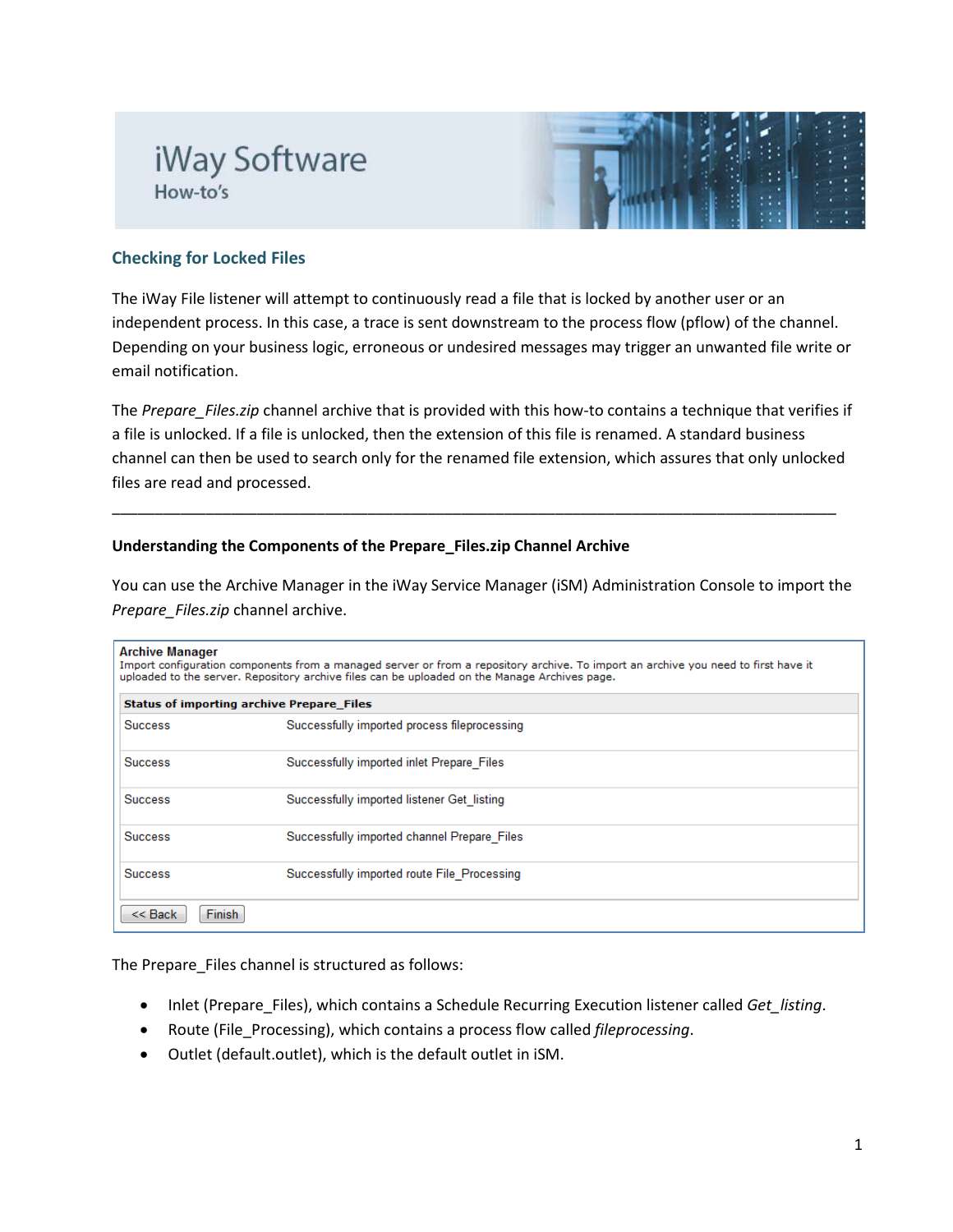The *Get\_listing* listener (a Schedule Recurring Execution listener) provides a required parameter called Execution interval, as shown in the following image.

| Configuration parameters for new listener of type Schedule Recurring Execution |                                           |  |  |
|--------------------------------------------------------------------------------|-------------------------------------------|--|--|
| Execution interval *                                                           | Interval between cycled document requests |  |  |
|                                                                                |                                           |  |  |

You can provide a specific value for the Execution interval parameter in order to trigger the process flow in the Route.

The Route contains a process flow called *fileprocessing*, which has the following structure:



The following is a summary of the key objects that are used in this process flow:

• **GetDir** - File Directory Contents Service (com.ibi.agents.XDFileDirListAgent)

The File Directory Contents Service lists the contents of a file directory that is accessible through the file system. Using this service, you can view files, subdirectories, or both. For example, the Directory parameter for this service can be set to list the contents of a specific directory, as shown in the following image.

| <b>Services</b>                                                     | Services are executed java procedures that handle the business logic of a message. |  |  |
|---------------------------------------------------------------------|------------------------------------------------------------------------------------|--|--|
| <b>Configuration parameters for File Directory Contents service</b> |                                                                                    |  |  |
| Directory *                                                         | What directory should be listed. The directory must exist.                         |  |  |
|                                                                     | c:\temp\testfiles<br><b>Browse</b>                                                 |  |  |

You can manually enter the file path in this field or click *Browse* to select a specific directory.

• **Iterator** - XML Iterator Service (com.ibi.agents.XDIterXMLSplit)

The XML Iterator Service is used to iterate a loop for each portion of an XML document.

• **File** - PF File Operations Service (com.ibi.agents.XDPFFileOpsAgent)